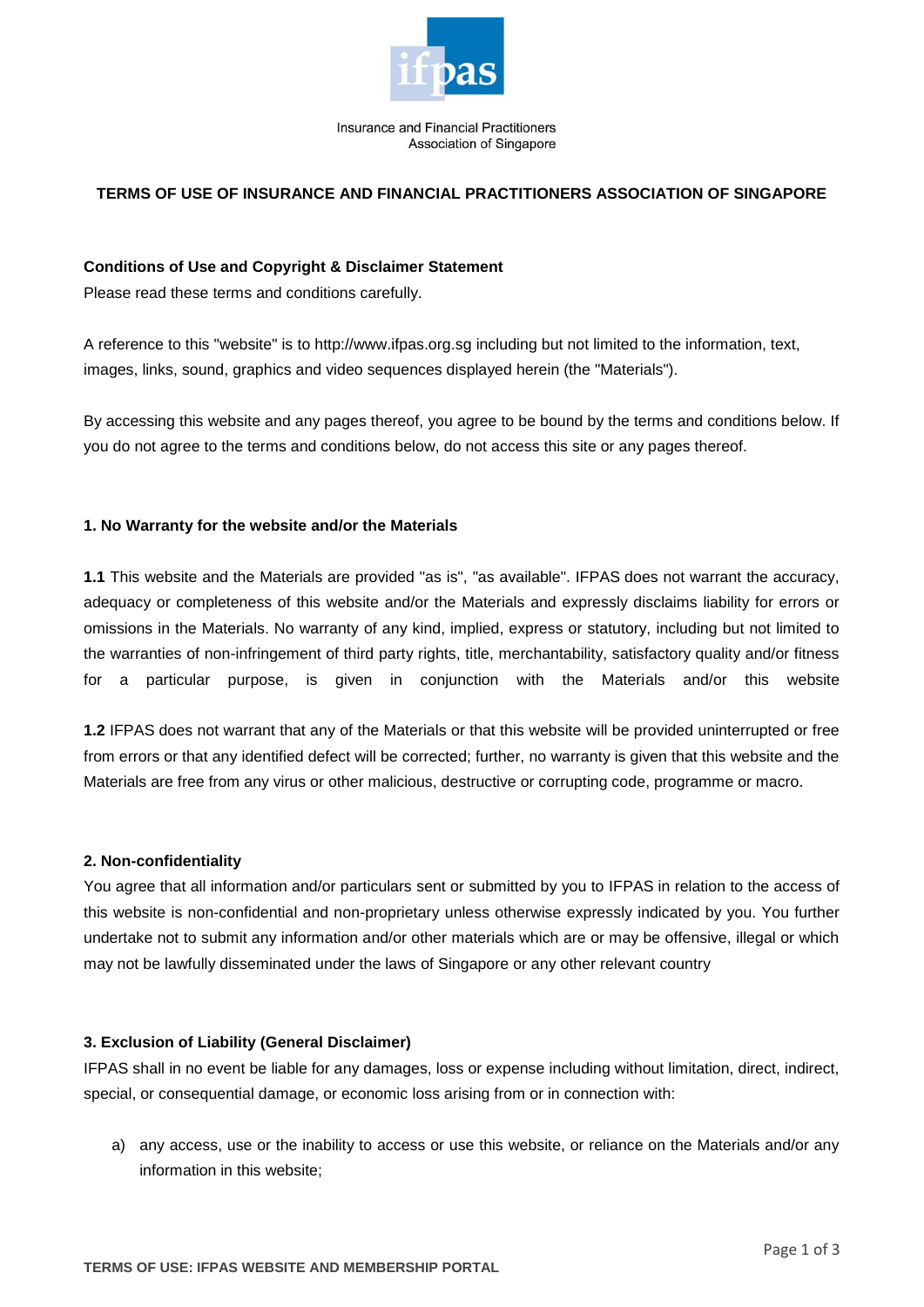

Insurance and Financial Practitioners Association of Singapore

- b) any system, server or connection failure, error, omission, interruption, delay in transmission, or computer virus; and
- c) any use of or access to any other website linked to this website.

Even if IFPAS or its agents or employees are advised of the possibility of such damages, losses and/or expenses. Any hyperlinks to any other websites are not an endorsement or verification of such websites and such websites should only be accessed at the user's own risks. This exclusion clause shall take effect to the fullest extent permitted by law.

#### **4. Electronic Communications**

When you visit IFPAS or send e-mails to us, you are communicating with us electronically. You consent to receive communications from us electronically. We will communicate with you by e-mail or by posting notices on this site. You agree that all agreements, notices, disclosures and other communications that we provide to you electronically satisfy any legal requirement that such communications be in writing.

#### **5. Governing Law**

By accessing this website, you agree that Singapore law, including without limitation the provisions of the Singapore Evidence Act (Chapter 97) and the Electronic Transactions Act (No 25. of 1998), shall govern such access as well as the above terms and you agree to submit to the exclusive jurisdiction of the Singapore courts.

#### **6. Disputes**

Any dispute relating in any way to your visit to IFPAS website or to products you purchase through IFPAS website shall be submitted to confidential arbitration in Singapore, except that, to the extent you have in any manner violated or threatened to violate IFPAS intellectual property rights, IFPAS may seek injunctive or other appropriate relief in any state and you consent to exclusive jurisdiction and venue in such courts. Arbitration under this agreement shall be conducted under the rules then prevailing of the Singapore International Arbitration Centre. The arbitrator's award shall be binding and may be entered as a judgment in any court of competent jurisdiction. To the fullest extent permitted by applicable law, no arbitration under this Agreement shall be joined to an arbitration involving any other party subject to this Agreement, whether through class arbitration proceedings or otherwise.